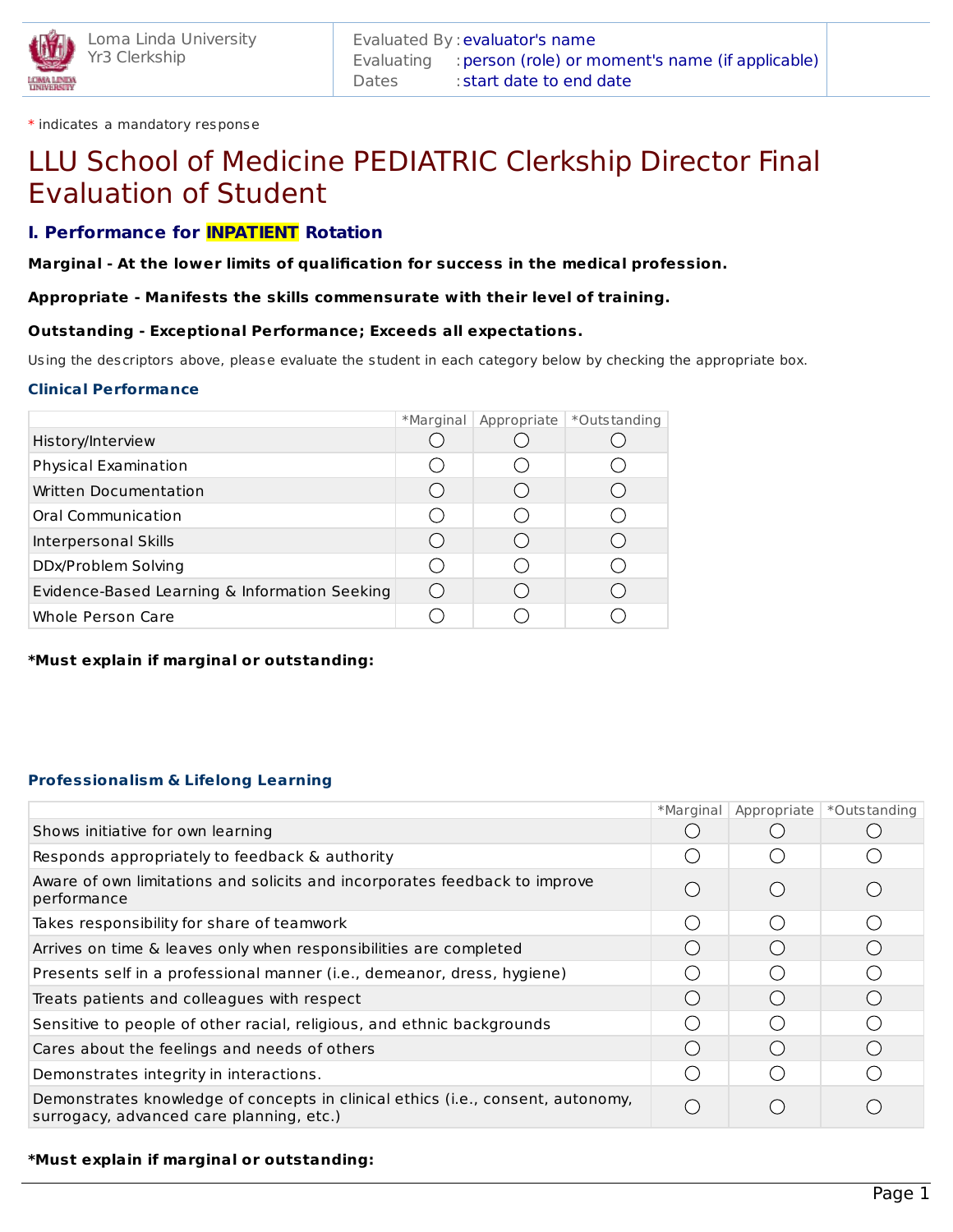**Please comment if this student's performance placed them in the top 10% (outstanding) or bottom 10% (marginal). List any remedial activities needed for marginal or failing performance.**

# **II. Performance for OUTPATIENT Rotation**

#### **Marginal - At the lower limits of qualification for success in the medical profession.**

#### **Appropriate - Manifests the skills commensurate with their level of training.**

#### **Outstanding - Exceptional Performance; Exceeds all expectations.**

Using the descriptors above, please evaluate the student in each category below by checking the appropriate box.

#### **Clinical Performance**

|                                               | *Marginal | Appropriate | *Outstanding |
|-----------------------------------------------|-----------|-------------|--------------|
| History/Interview                             |           |             |              |
| Physical Examination                          |           |             |              |
| Written Documentation                         |           |             |              |
| Oral Communication                            |           |             |              |
| Interpersonal Skills                          |           |             |              |
| DDx/Problem Solving                           |           |             |              |
| Evidence-Based Learning & Information Seeking |           |             |              |
| <b>Whole Person Care</b>                      |           |             |              |

#### **\*Must explain if marginal or outstanding:**

## **Professionalism & Lifelong Learning**

| (       |            |                                        |
|---------|------------|----------------------------------------|
| ( )     |            |                                        |
| ()      | $\sqrt{2}$ |                                        |
|         |            |                                        |
| $($ )   | $\sqrt{2}$ |                                        |
|         |            |                                        |
| $($ )   | $\sqrt{2}$ |                                        |
| $( \ )$ |            |                                        |
|         |            |                                        |
|         |            | *Marginal   Appropriate   *Outstanding |

#### **\*Must explain if marginal or outstanding:**